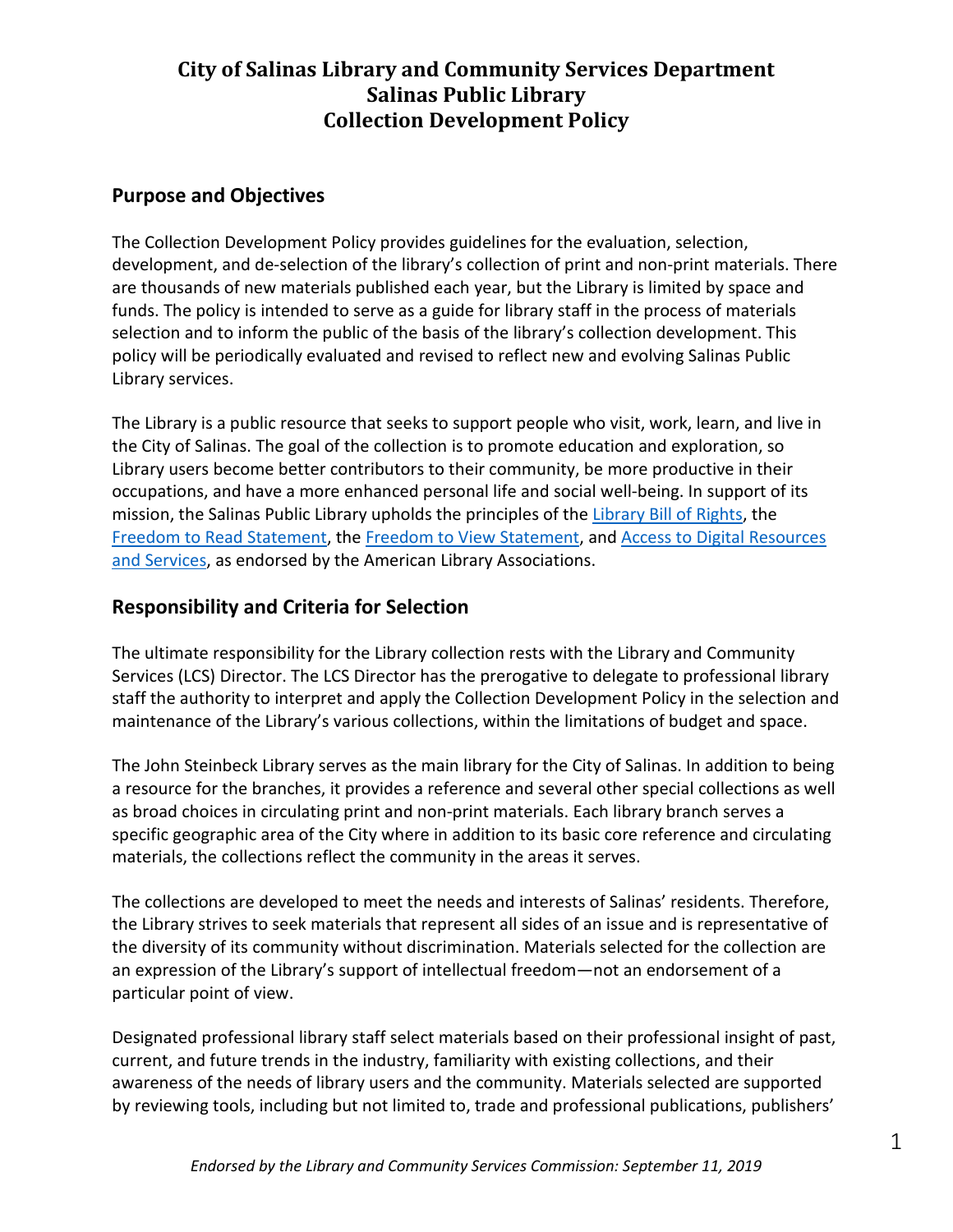catalogs, and reviews from reputable sources, in addition to the qualifications of the author, creator, or publisher of the work. If a professional review cannot be found, the material may be examined and evaluated by professional library staff.

Selection of library material is evaluated according to one or more of the following criteria:

- Importance of the subject matter to the collection
- Timeliness, authority, and accuracy of information
- Literary merit, award, or critical acclaim
- Significance of author or publisher
- Cost and value of material to the collection
- Popular interest or demand
- Availability of material in other format or other libraries within the service area
- Quality of content and suitability of physical treatment/durability for library use
- Suitability of literary style for intended audience and subject

Suggestions and requests from patrons are welcome and considered if the item, in the opinion of the professional staff, meets the selection criteria. The Library will not purchase selfpublished materials that are not positively reviewed in professional journals unless, in the opinion of the professional staff, the item meets the selection criteria guidelines.

#### **New Technology and Online Resources**

As new technologies are developed, the Library will investigate the appropriateness of new media formats and will acknowledge the need for experimentation before the Library considers adding it to the collection.

The Library purchases a variety of online and electronic resources to support, extend and enhance the collection. These resources are evaluated and selected based on timeliness, ease of use, cost, quality, and ability to meet the needs and interest of Library users.

#### **Special Collections**

The Salinas Public Library special collections include:

- Steinbeck collection at the John Steinbeck Library
- Local History collection at the John Steinbeck Library
- Chicano Resource Center collection at the Cesar Chavez Library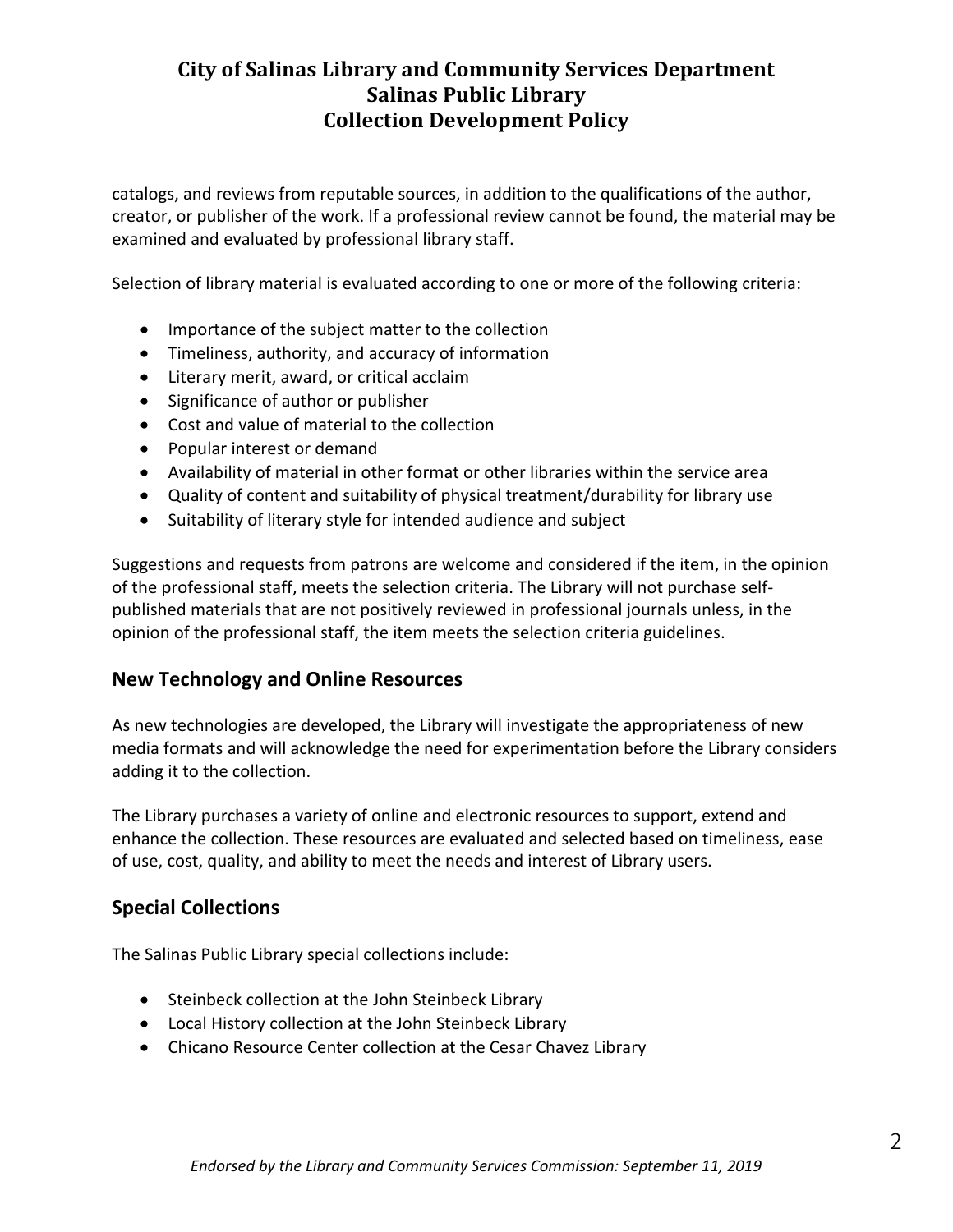Materials possessing unique qualities or have significant and relevant contribution to the subject of each special collection may be considered for inclusion in the collection.

The Steinbeck collection includes materials written by or about John Steinbeck and his works. Part of this collection is available as circulating materials in the Library's circulating shelves. The historically significant and rare items of this collection are housed at the National Steinbeck Center.

The scope of the Local History collection includes historically significant materials related to the Salinas Public Library, as well as materials about the history of Salinas and the Salinas Valley as it relates to agriculture. The Library is not the official repository for the City of Salinas' official documents. That is the function of the City Clerk's office. Library users will be referred to the City Clerk's office for official city documents including minutes of the Library Commission.

The Chicano Resource Center collection represents a variety of materials related to the Chicano history in the region and in California. It also contains materials relevant to the history of The Alisal, a significantly historic area in East Salinas.

## **Gifts and Donations**

The Salinas Public Library appreciates and accepts gifts of money and materials to support the Library's collections. The monetary appraisal of gifts to the Library for tax purposes is the responsibility of the donor. If the donor has restrictions on how the gift must be used, the donor must fill out a request in writing and it will be forwarded to the LCS Director for approval.

Donated materials are accepted with the understanding that the addition to the library collection is decided by professional library staff, based on the Library's material selection criteria. Retention and/or utilization of donated materials are at the discretion of the Library, and donated materials will not be returned if they are not added to the collection. These guidelines also apply to self-published materials donation.

#### **Collection Maintenance**

An active, attractive and useful collection that is responsive to the changing needs of the community is maintained through a continual withdrawal and replacement process. The primary responsibility for collection maintenance will be assigned to professional library staff, who will use their insight and training, as well as the following criteria to assist with the decision to de-select library materials:

- Physical condition of material
- Use of the material based on its circulation